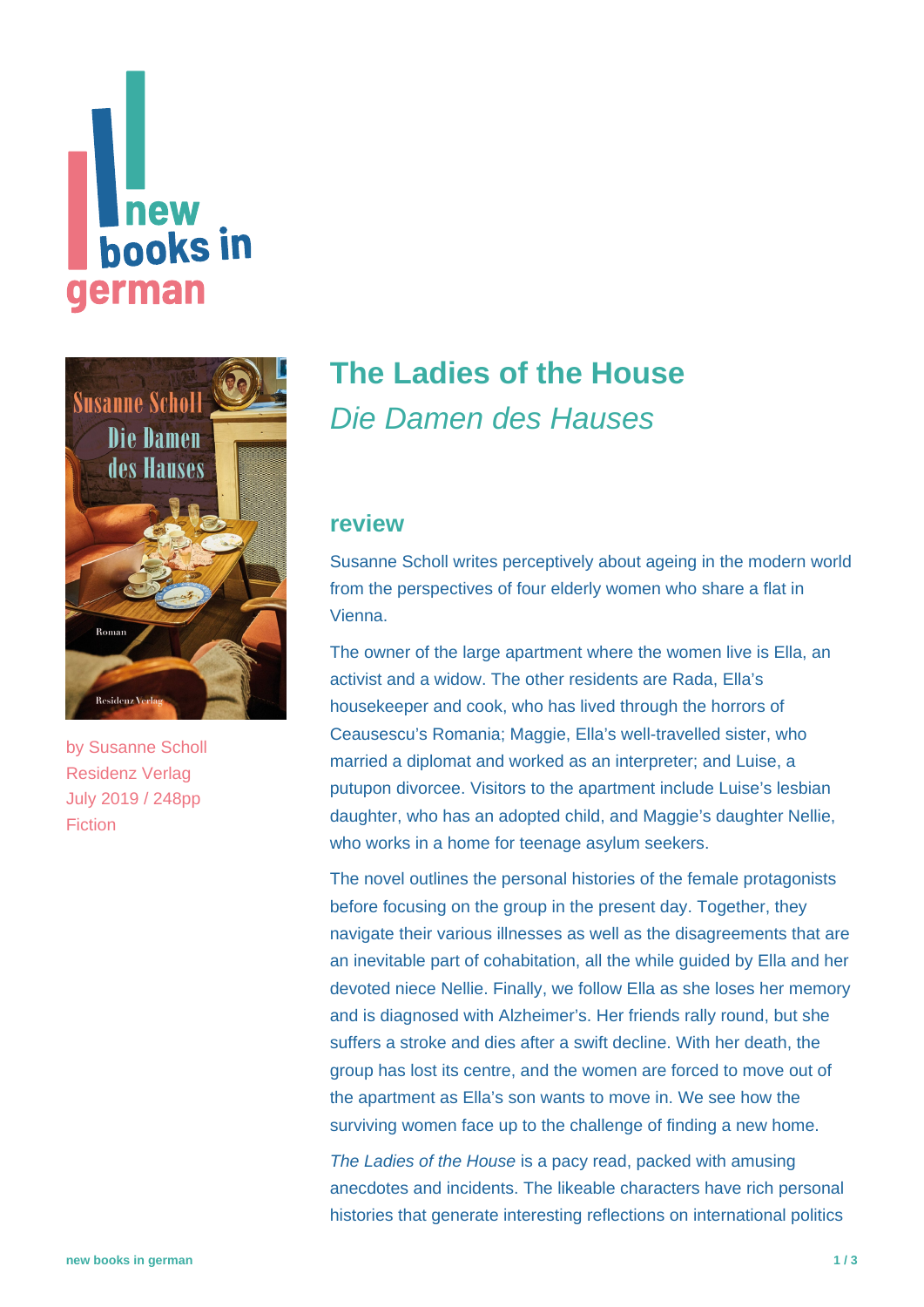from the Cold War to the present day, recounted in the novel's lively dialogue. The narrative offers a female perspective on the twentieth century as well as an entertaining and unusual take on the experience of ageing. In addition to exploring the popular theme of female friendship, the novel also engages with contemporary issues around housing that are very relevant to a modern readership, with older people increasingly opting to live in shared accommodation or to share their homes with others in order to pool their resources and benefit from mutual support.

The Ladies of the House has much to recommend it to an Englishlanguage readership, with strong characterisation, an original setting and topical themes.

#### **press quotes**

Scholl draws affectionate portraits of four very different women who sometimes rub one another up the wrong way, but without ever really hurting each other.

Wolfgang Huber-Lang, Austria Presse Agentur

An unaffected novel written by a smart, warmhearted, wordly-wise woman.

Reinhold Tauber, Oberösterreichische Nachrichten

### **about the author**

**Susanne Scholl** was born in Vienna in 1949 and studied Slavic languages in Rome and Moscow. She is best known for her many years as the Moscow correspondent for the Austrian broadcaster ORF. Scholl has published numerous works and received several awards for her journalism and her humanitarian commitment, including the Concordia prize and the Austrian Cross of Honour for Science and Art.

## **rights information**

Residenz Verlag (Austria) Lange Gasse 76/12 1080 Vienna